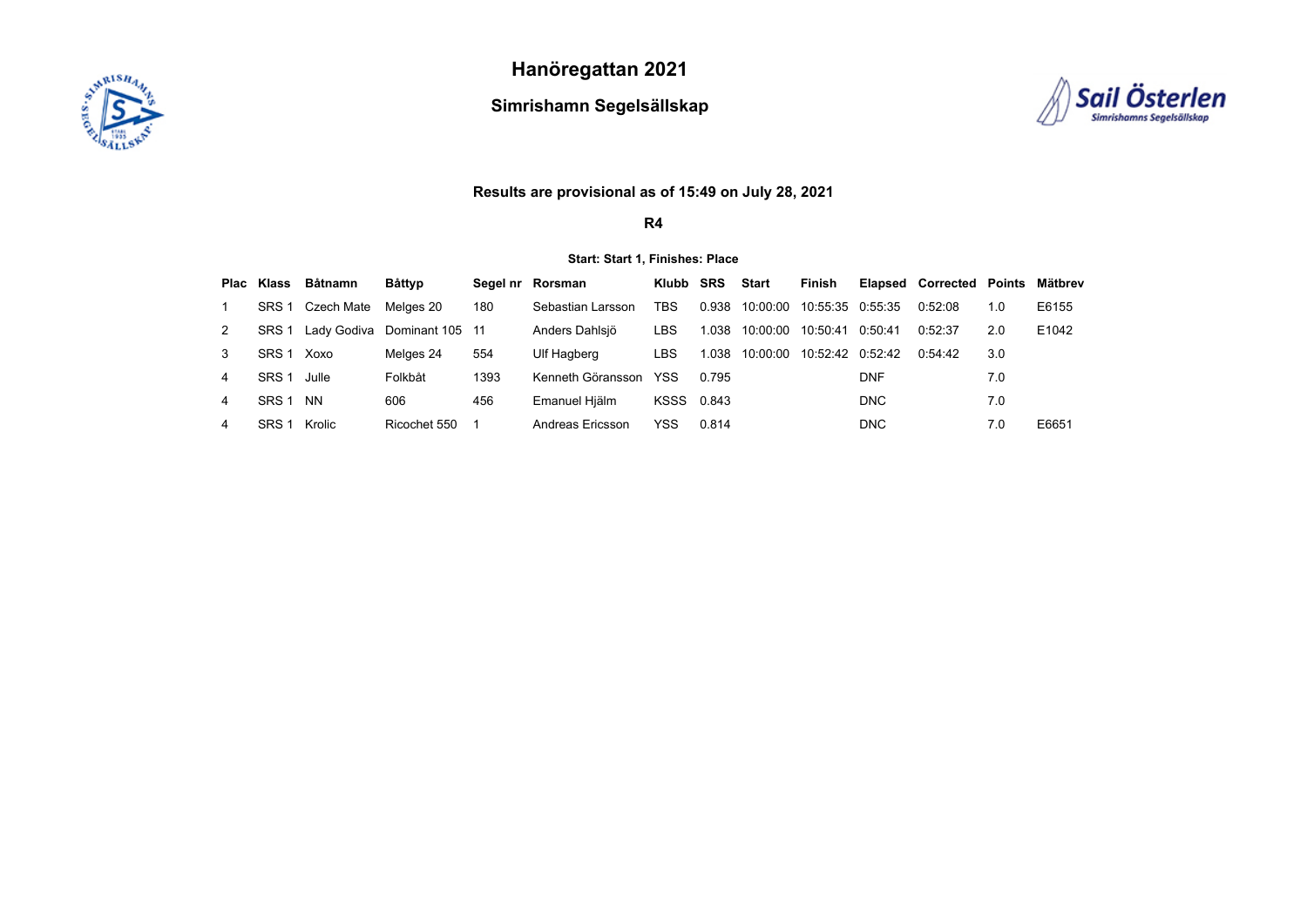### **Start: Start 1, Finishes: Place**

|    | Plac Klass       | Båtnamn     | Båttyp          |      | Segel nr Rorsman  | Klubb SRS  |       | <b>Start</b>            | Finish           |            | <b>Elapsed Corrected Points</b> |     | Mätbrev |
|----|------------------|-------------|-----------------|------|-------------------|------------|-------|-------------------------|------------------|------------|---------------------------------|-----|---------|
|    | SRS <sub>1</sub> | Lady Godiva | Dominant 105 11 |      | Anders Dahlsjö    | LBS        | 1.038 | 11:25:00                | 12:05:53 0:40:53 |            | 0.42:26                         | 1.0 | E1042   |
| 2  | SRS <sub>1</sub> | Czech Mate  | Melaes 20       | 180  | Sebastian Larsson | TBS        |       | 0.938 11:25:00 12:11:28 |                  | 0:46:28    | 0:43:35                         | 2.0 | E6155   |
| 3  | SRS <sub>1</sub> | Xoxo        | Melges 24       | 554  | Ulf Hagberg       | LBS        | 1.038 | 11:25:00                | 12:07:01         | 0.42:01    | 0:43:37                         | 3.0 |         |
| 4  | SRS <sub>1</sub> | Julle       | Folkbåt         | 1393 | Kenneth Göransson | <b>YSS</b> | 0.795 | 11:25:00                | 12:21:09         | 0.56:09    | 0:44:38                         | 4.0 |         |
| 5. | SRS <sub>1</sub> | <b>NN</b>   | 606             | 456  | Emanuel Hiälm     | KSSS 0.843 |       |                         |                  | <b>DNC</b> |                                 | 7.0 |         |
| 5. | SRS <sub>1</sub> | Krolic      | Ricochet 550    |      | Andreas Ericsson  | YSS        | 0.814 |                         |                  | <b>DNC</b> |                                 | 7.0 | E6651   |